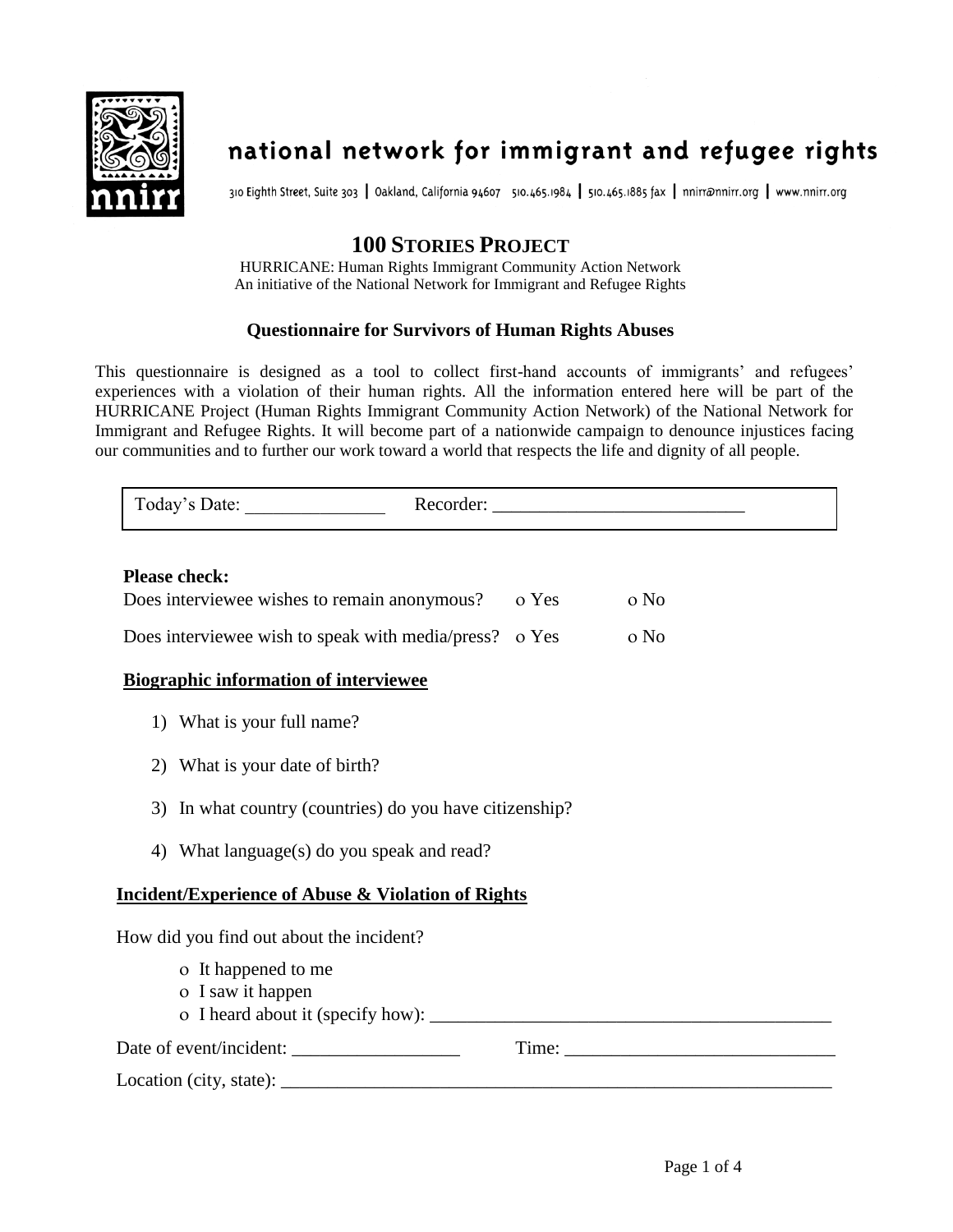Name of Place (church, school, library, workplace, park, cemetery, community center, etc.):

Perpetrator (who committed the abuse?): \_\_\_\_\_\_\_\_\_\_\_\_\_\_\_\_\_\_\_\_\_\_\_\_\_\_\_\_\_\_\_\_\_\_\_\_\_\_\_\_\_\_\_\_

\_\_\_\_\_\_\_\_\_\_\_\_\_\_\_\_\_\_\_\_\_\_\_\_\_\_\_\_\_\_\_\_\_\_\_\_\_\_\_\_\_\_\_\_\_\_\_\_\_\_\_\_\_\_\_\_\_\_\_\_\_\_\_\_\_\_\_\_\_\_\_\_\_\_\_\_\_

Perpetrator's relation to affected person (i.e. employer, doctor): \_\_\_\_\_\_\_\_\_\_\_\_\_\_\_\_\_\_\_\_\_\_\_\_\_\_

*Please provide a SUMMARY of incident: describe what happened (Details on last page)*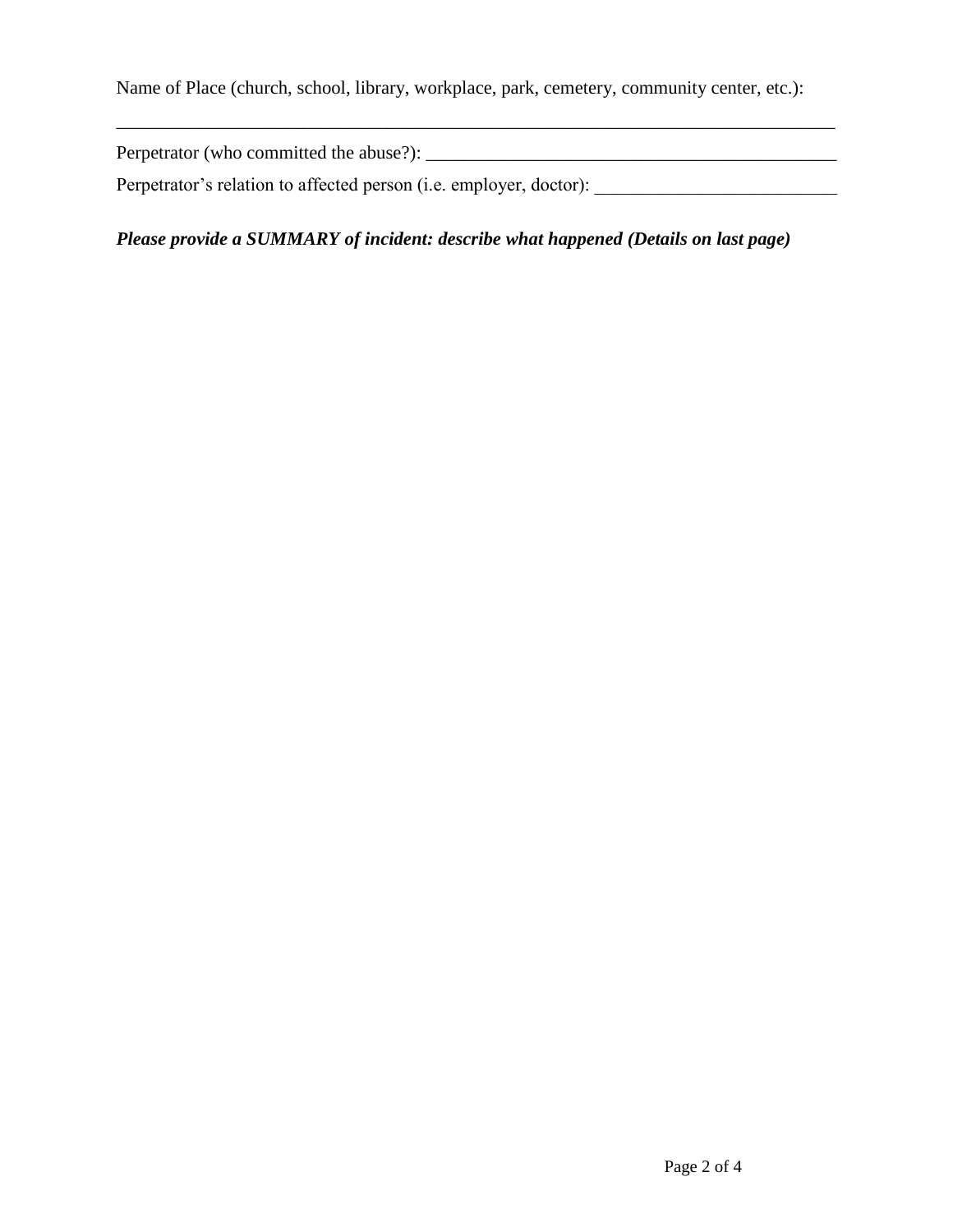### **TYPE OF ABUSE: (PLEASE CHECK ALL THAT APPLY)**

\_\_\_\_\_\_\_\_\_\_\_\_\_\_\_\_\_\_\_\_\_\_\_\_\_\_\_\_\_\_\_\_\_\_\_\_\_\_\_\_\_\_\_\_\_\_\_\_\_\_\_\_\_\_\_\_\_\_\_\_\_\_\_\_\_\_\_\_\_\_\_\_\_\_\_\_\_\_ \_\_\_\_\_\_\_\_\_\_\_\_\_\_\_\_\_\_\_\_\_\_\_\_\_\_\_\_\_\_\_\_\_\_\_\_\_\_\_\_\_\_\_\_\_\_\_\_\_\_\_\_\_\_\_\_\_\_\_\_\_\_\_\_\_\_\_\_\_\_\_\_\_\_\_\_\_

Workplace enforcement:

\_\_\_\_\_\_\_ SSA No Match letter

\_\_\_\_\_ Raid

\_\_\_\_\_ Union busting or retaliation for organizing

Other (describe)

Detention:

\_\_\_\_\_ Indefinite detention

\_\_\_\_\_ Inadequate medical treatment

\_\_\_\_\_ No access to phone or way of contacting attorney/advocates/family

\_\_\_\_\_ Inhumane treatment and prison conditions

\_\_\_\_\_Abuse/harassment by prison guards/jail officials

Deportation:

\_\_\_\_\_Without a hearing

\_\_\_\_\_Expedited removal

Forced or coerced to sign documents for 'voluntary departure'

\_\_\_\_\_Leaving dependent family members behind

Labor violations:

\_\_\_\_\_ Non-payment of wages

- \_\_\_\_\_ Hazardous working conditions/ use of hazardous materials
	- without protection
- \_\_\_\_\_Climate of fear fostered at workplace through threats of calling ICE/ La Migra

Local law enforcement cooperation with ICE:

\_\_\_\_\_ Racial profiling/harassment

\_\_\_\_\_ Checkpoints

\_\_\_\_\_ Arrest without warrant

Hate crime: *The violence of intolerance and bigotry, intended to hurt and intimidate someone because of their race, ethnicity, color, gender, national origin, religious, sexual orientation, or disability.*

\_\_\_\_\_ Verbal targeting/ harassment in public spaces (school, stores, places of worship, workplace, parks, street, mall, etc.)

\_\_\_\_\_ Physical assault/harassment in public spaces

#### Civil Rights:

\_\_\_\_\_\_ Search w/o warrant

\_\_\_\_\_ Denial of access to public services (health care, schools, libraries,

churches, restaurants, etc.)

- \_\_\_\_\_ Denial of access to translator in language of origin
- \_\_\_\_\_ Racial profiling and discrimination